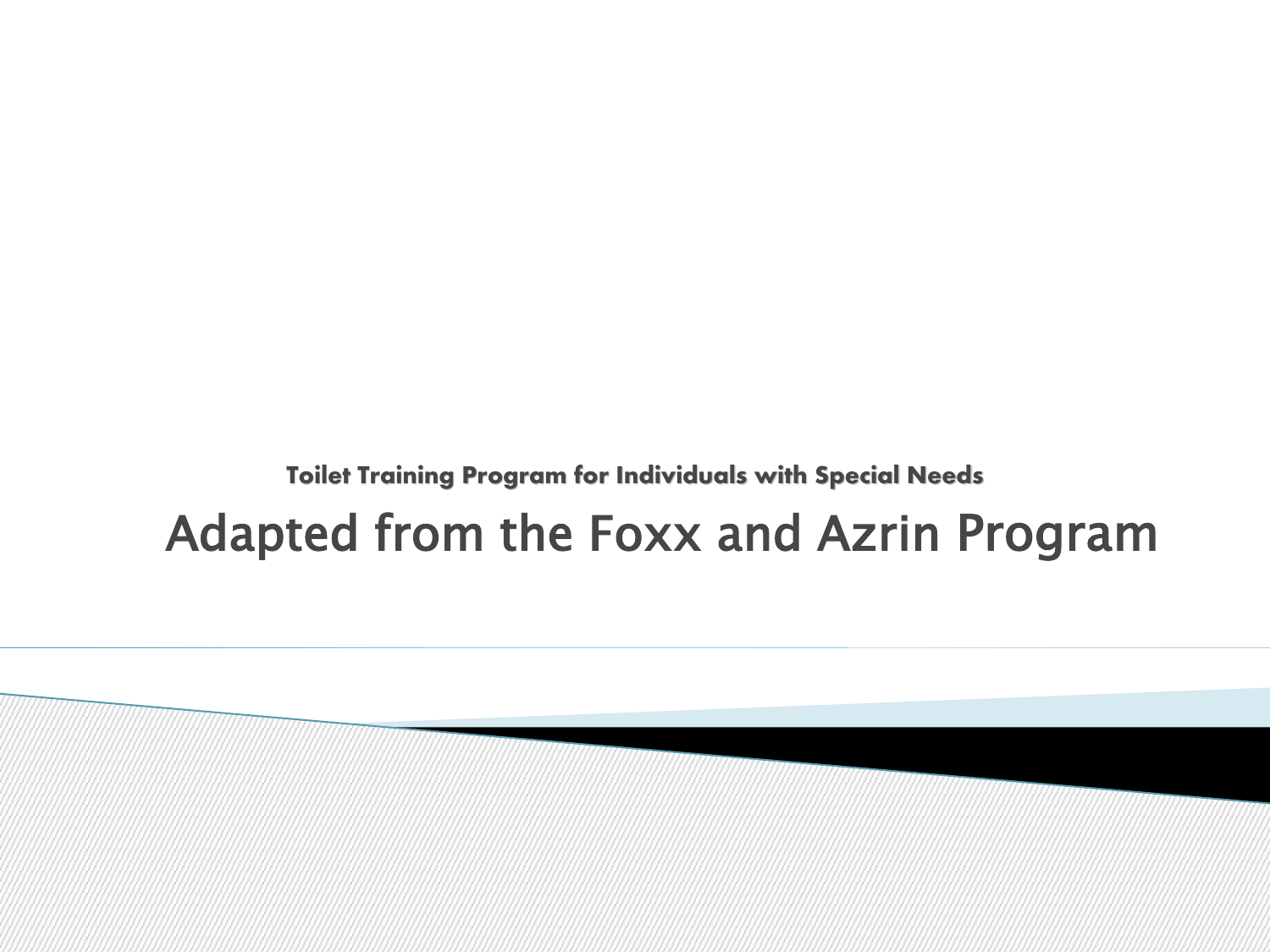### Pairing the Bathroom with Reinforcement

3 Highly Preferred Items

**❖Item for sitting on the toilet ❖Item for dry pant checks** ❖Item for successful urination and defecation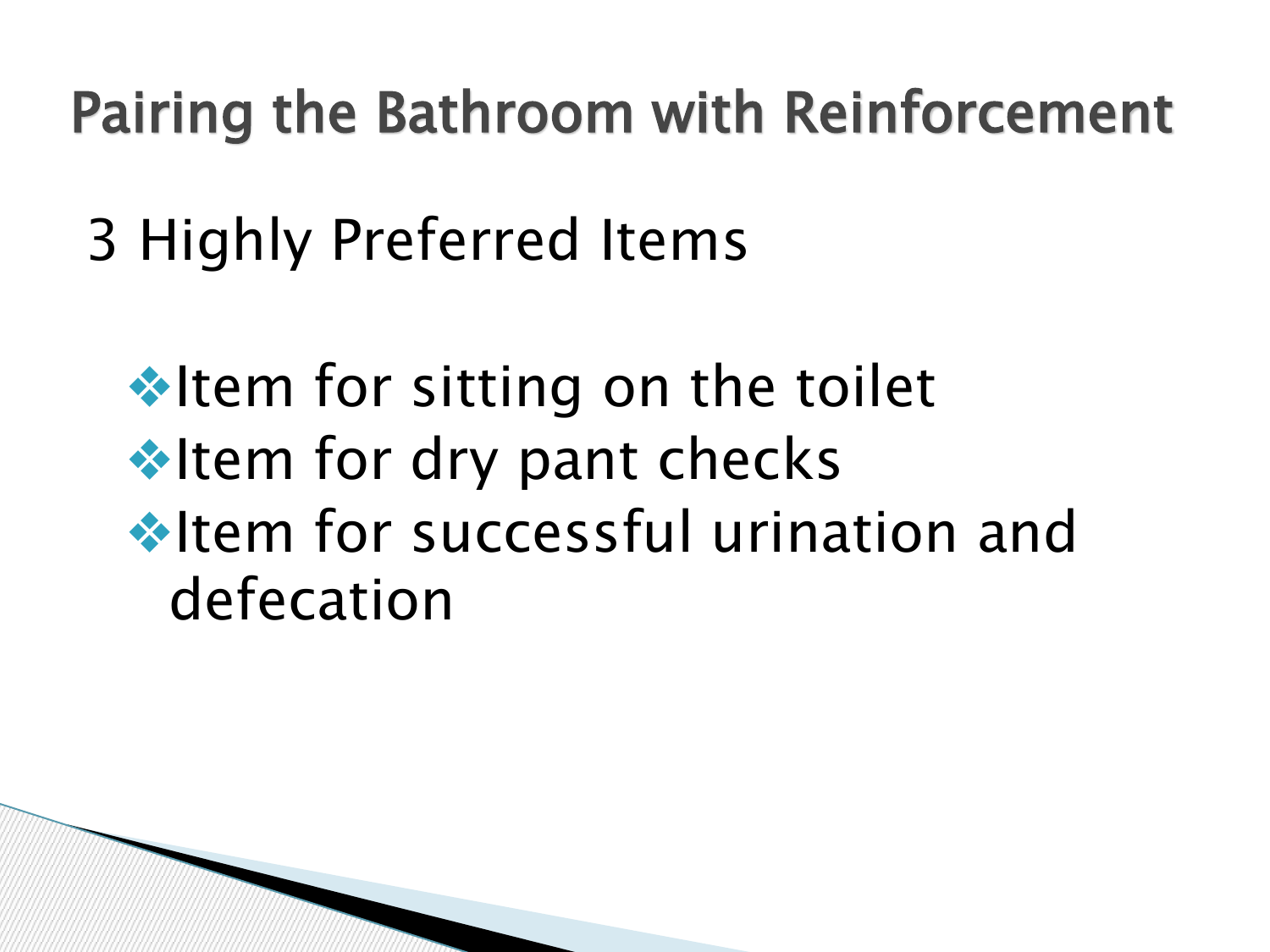# Gathering Materials



- Seat with splash guard
- Stool for smaller or unsteady participants
- Plenty of clean underwear
- Timer
- Apron for reinforcers
- Data sheet
- Preferred items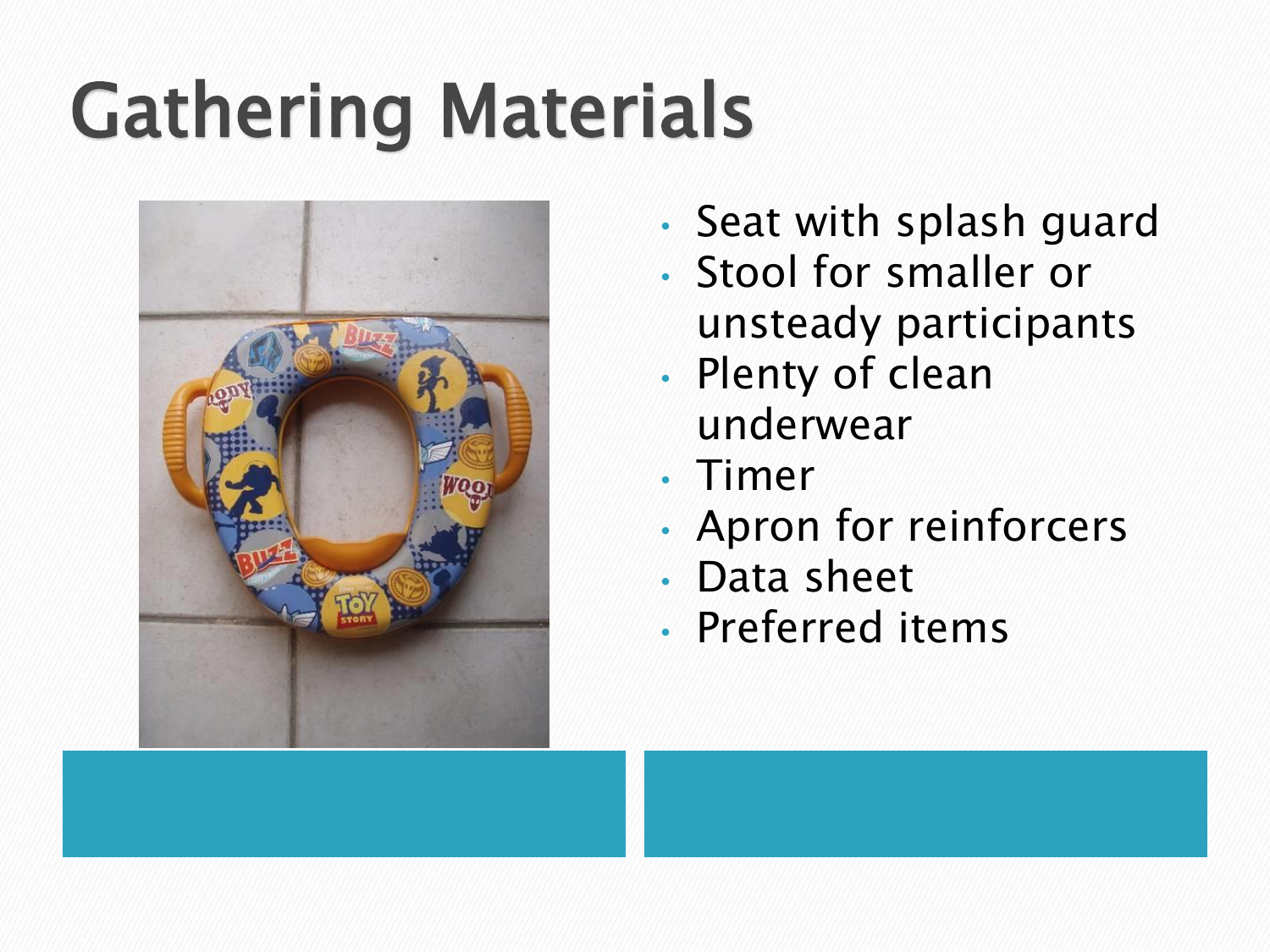## Take Baseline Data

- Determine when and where the client most often voids
- Note collateral behaviors that occur prior to voiding
- Determine the latency of responding after drinking fluids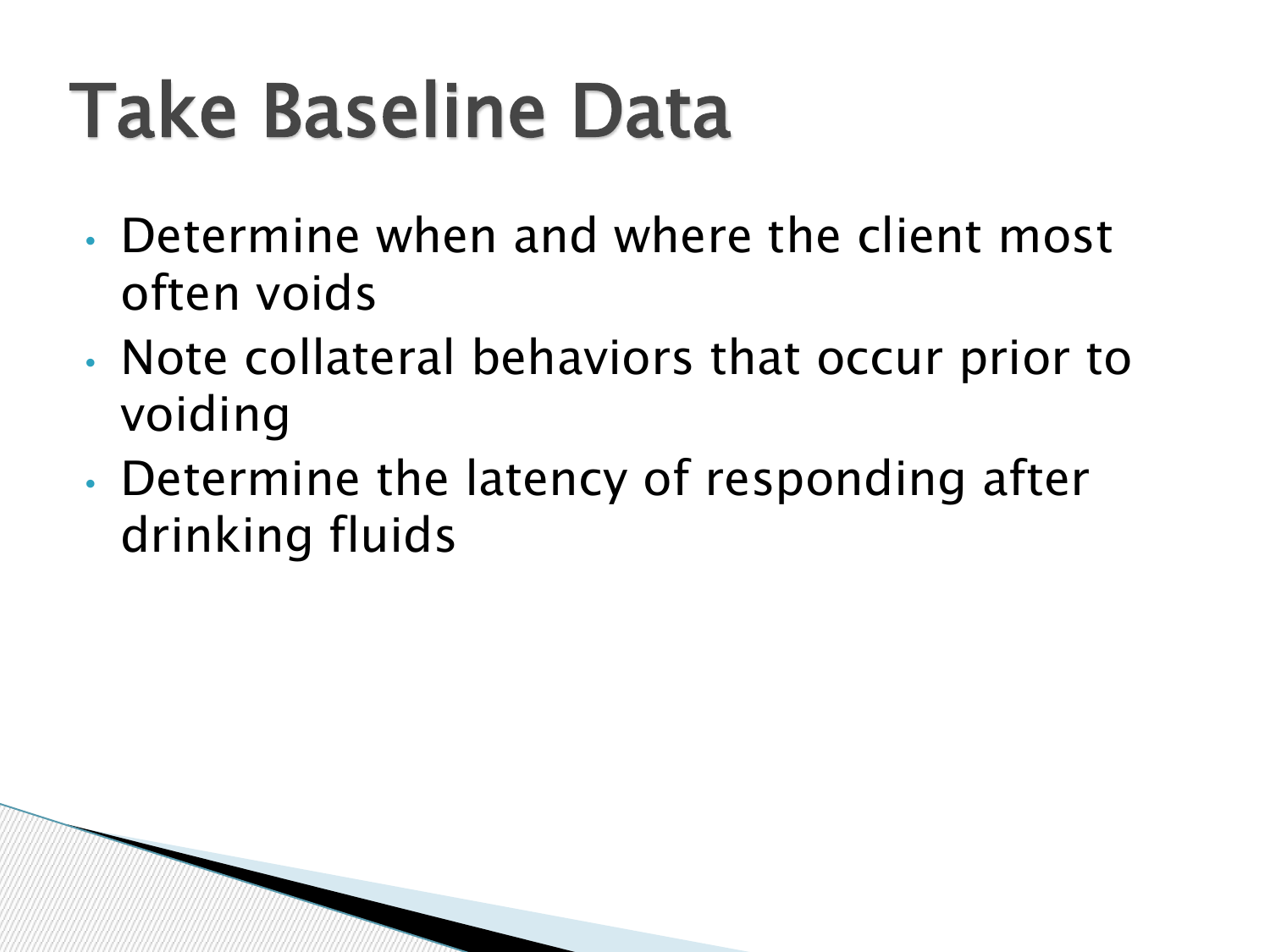### Implementing the Program Day 1

When beginning the potty training program:

- Only use regular underpants. Diapers or pull-ups may only be worn each night while the participant is sleeping, but should be removed as soon as the participant wakes in the morning.
	- Keep the participant's bladder full most of the day by giving the participant as much fluid as they can drink. Do not give the participant salty foods in order to create an EO to drink. Salty foods will cause the participant to retain water.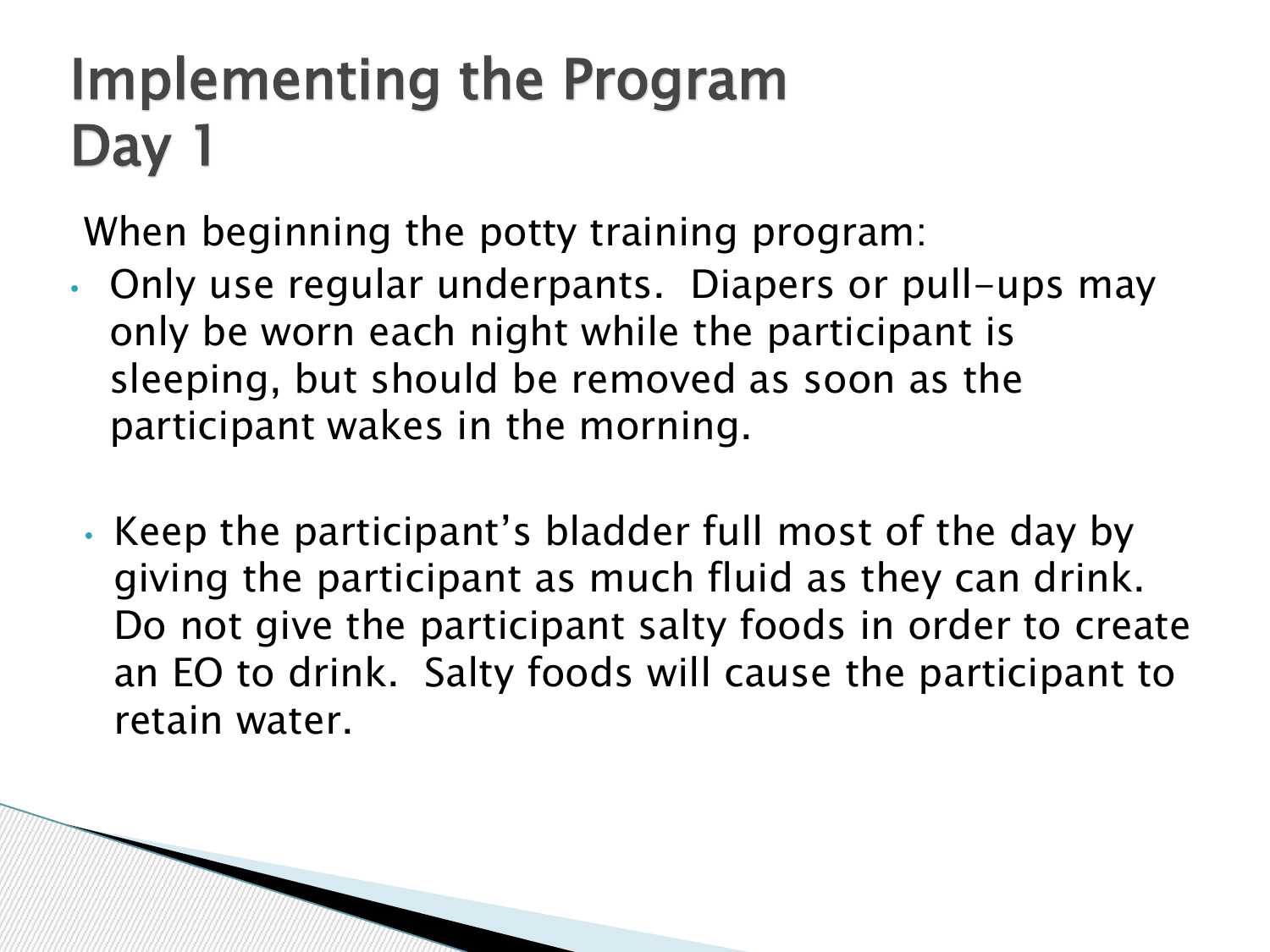### Implementing the Program cont.

- Take the participant to the bathroom every 30 minutes. Stay on the potty for  $10-20$  minutes or until the participant voids. If the participant does not void, instruct them to put their clothing back on using minimal prompts and allow them to leave the bathroom. Boys should also be sitting on
- If the participant voids during this time, provide tangible reinforcement and praise immediately. Prompt them as little as possible to pull their clothing back on and allow them to leave the bathroom.
- Every 5 minutes, check the participant to see if they are dry. Put the participant's hand on their pants so they can check themselves. If the participant is dry, provide reinforcement and praise.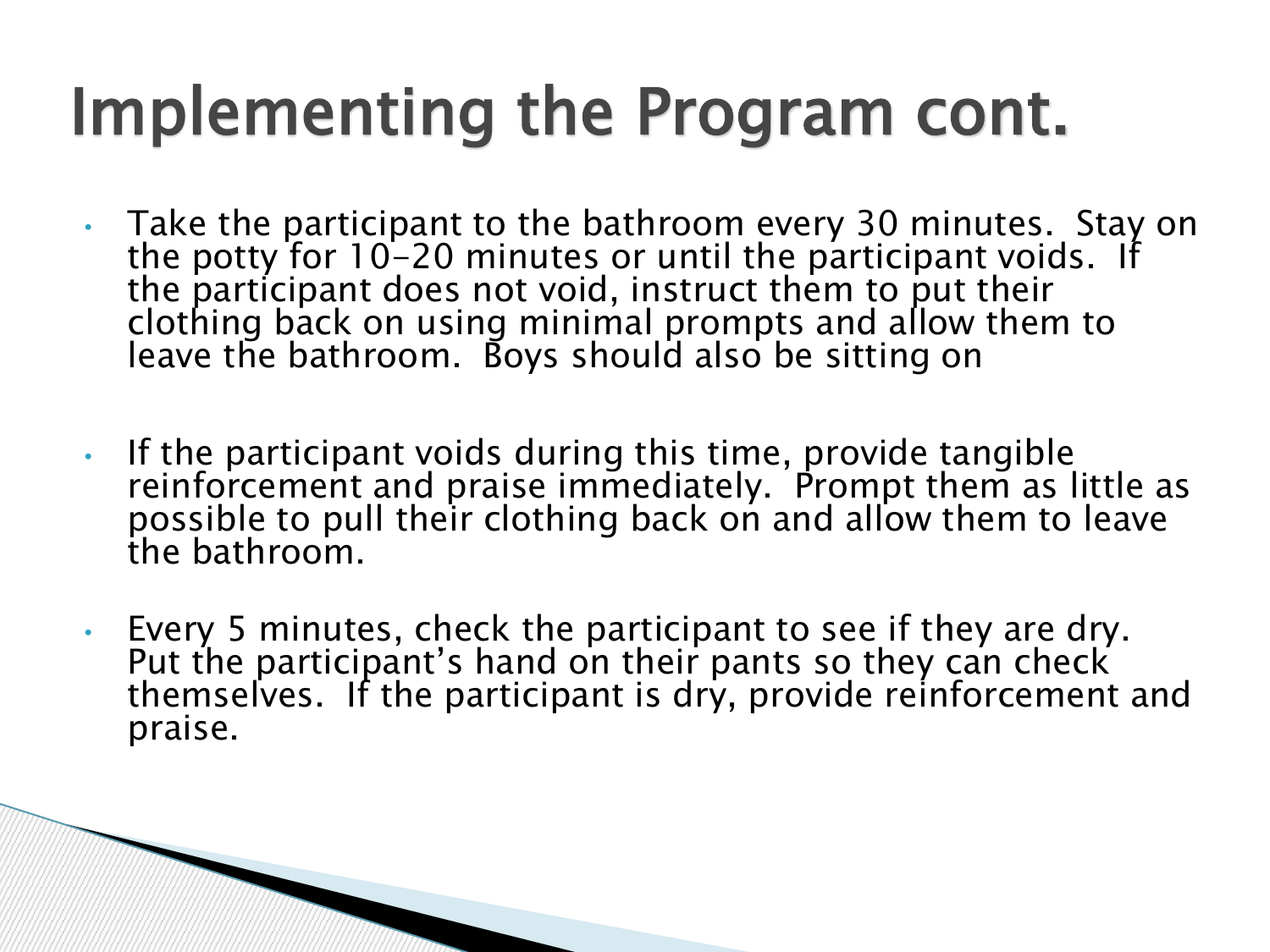### Consequence Procedures for Accidents

#### Positive Practice Procedures:

- If the participant is not dry during "dry checks", be sure they touch the wet pants and tell them where they are supposed to urinate.
- Then immediately take them to the bathroom.
- Immediately return to the spot they urinated in and follow the routine again.
- Repeat this positive practice procedure five times. Use full prompting if necessary.
- After the fifth practice, change the participant into dry clothing and have the participant clean the spot where the accident occurred. Do not provide a lot of attention at this time. The positive practice procedure is not fun for the participant.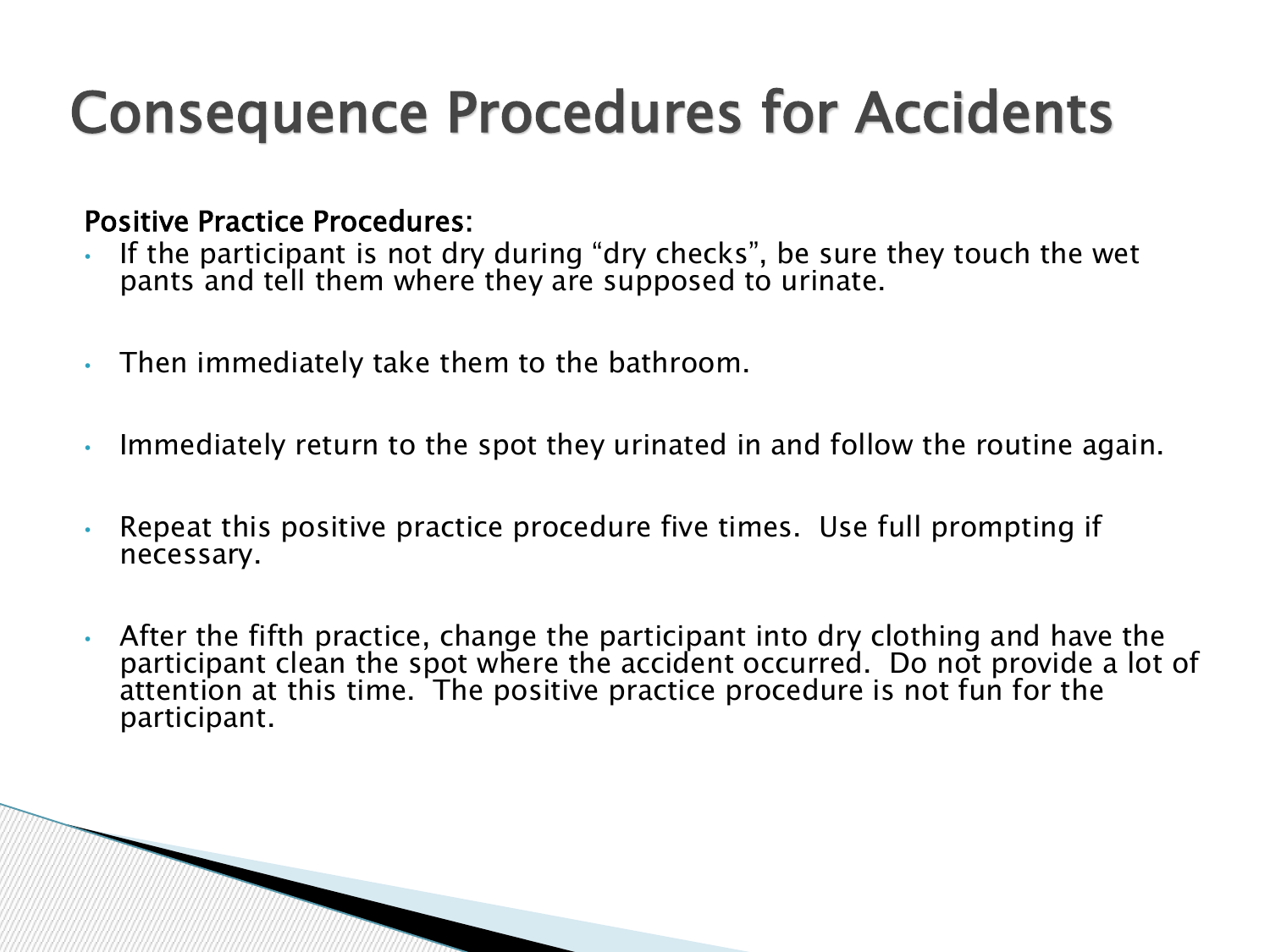## Fading Prompts

- Fade Vocal and Physical Prompts
- Fade the Schedule
- Fade Dry Pant Checks
- Fade Reinforcement
- Fade Addition Items in the Bathroom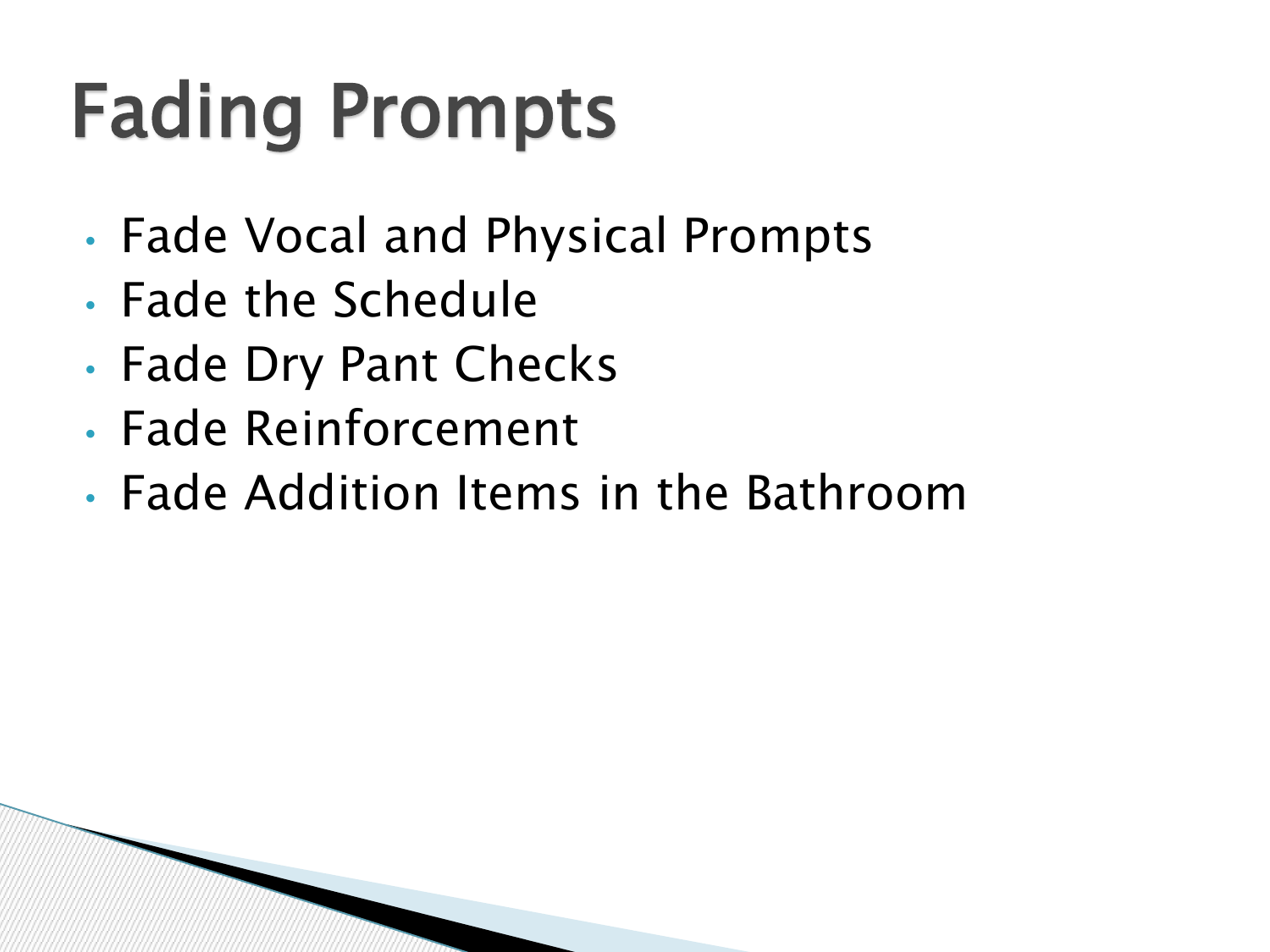# Community Outings

- Fill the individual's bladder with fluid prior to leaving the house
- Go to a place that is familiar
- As soon as you enter the building go to the restroom
- Provide reinforcement for voiding'
- Running Positive Practice in the community